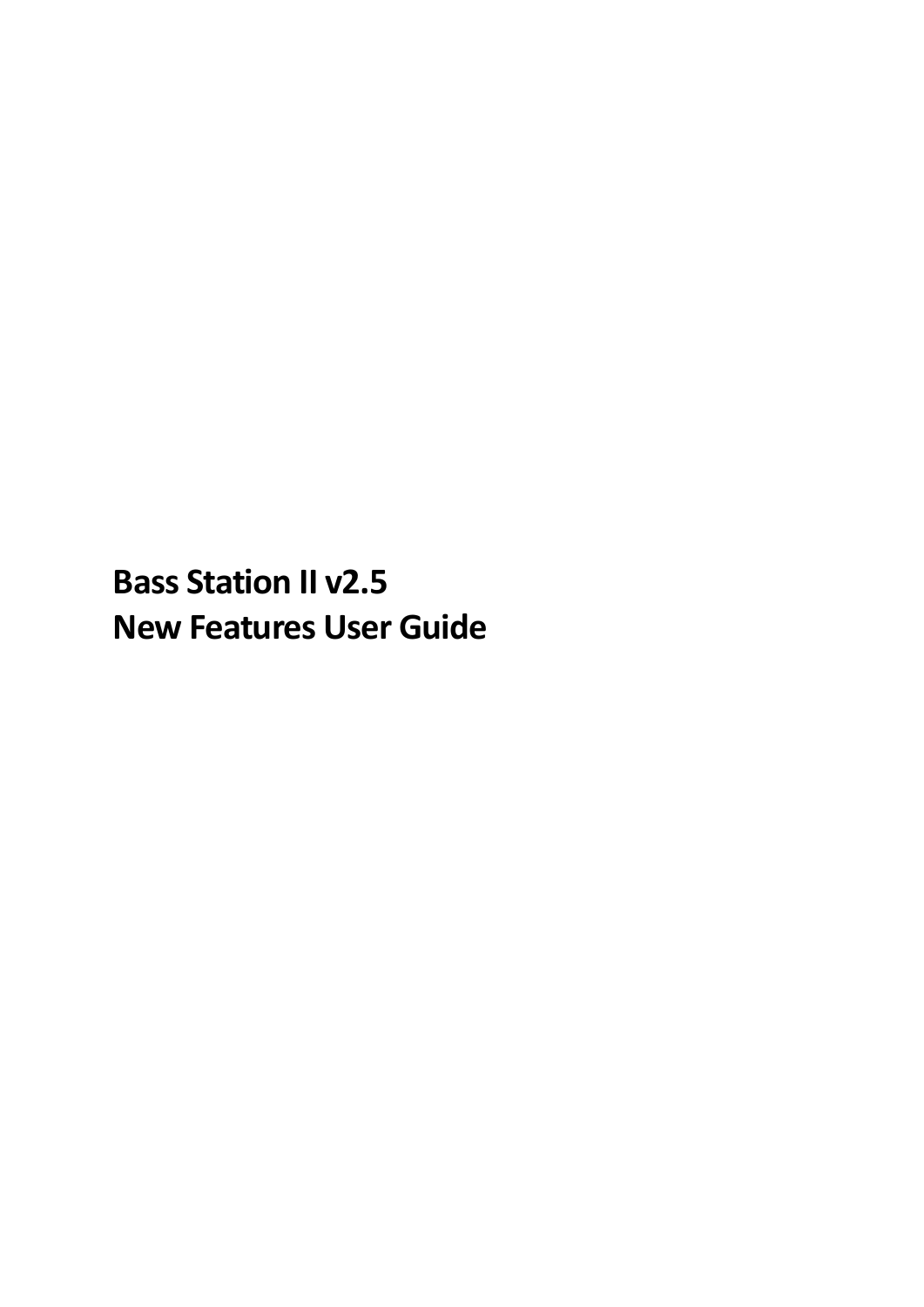# **CONTENTS**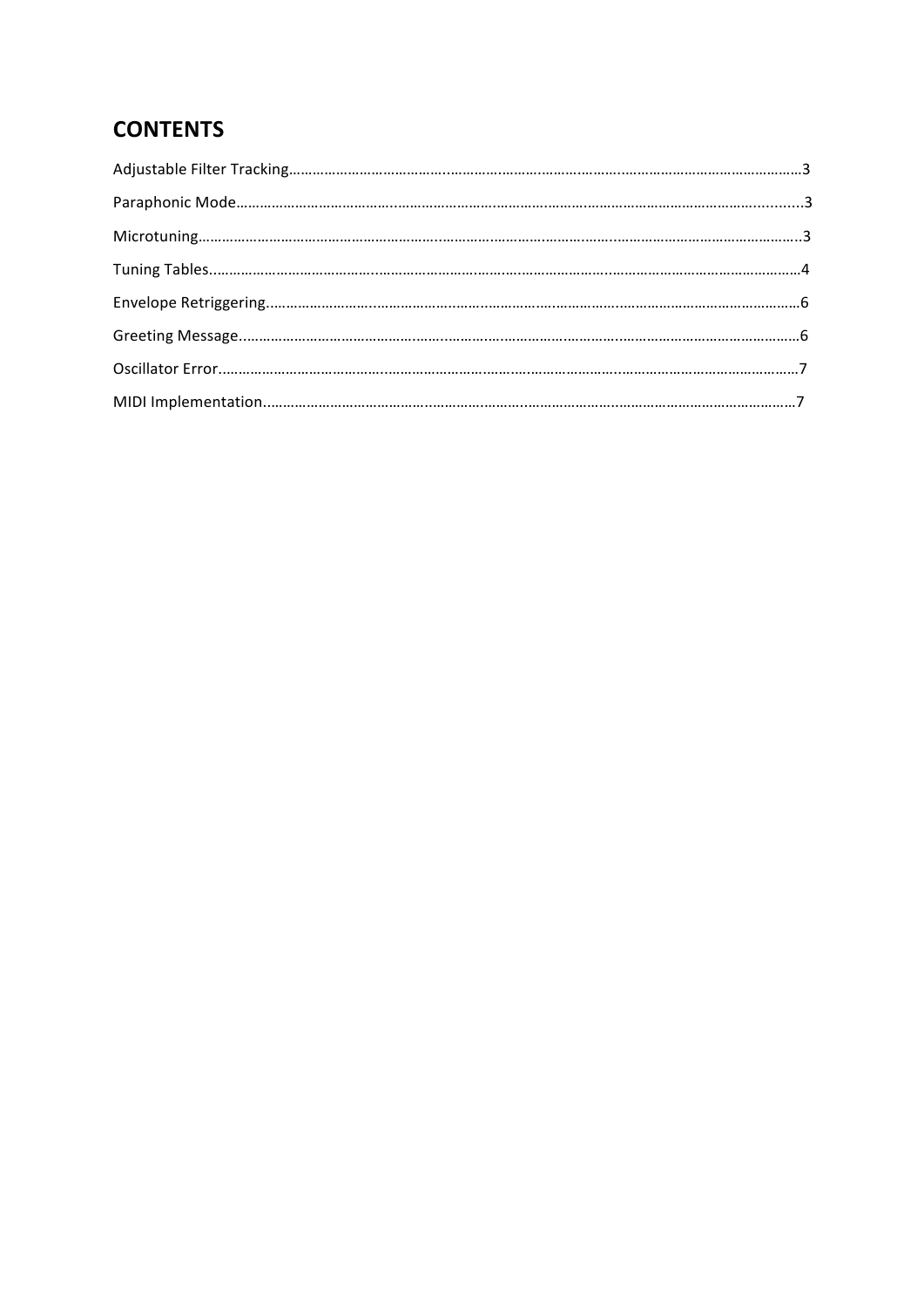# **Adjustable Filter Tracking**

Filter tracking can now be adjusted by holding the function key and pressing the ModWheel-Filter Freq key twice. The display will change to:

F-0 

This means that filter tracking is fully on. Use the patch value buttons to change this value in the range 0:7, where 0 is full filter tracking and 7 is no filter tracking.

The filter tracking setting can be saved per-patch. By default it is always fully on.

## **Paraphonic Mode**

Paraphonic mode can be enabled by holding the function key and pressing Osc1-2 Sync twice. The display will change to:

 $P - Q$ .

Use the patch value buttons to enable  $(P-1)$  or disable  $(P-0)$  paraphonic mode.

The paraphonic mode can be saved per-patch. By default paraphonic mode is always off.

## **Micro-Tuning**

New micro-tuning support gives you complete control of the frequency triggered by each keypress.

Re-tuning is performed at the very front of the signal chain, so all modulation will behave exactly as it did before, and all patches will behave the same.

There are 9 tuning tables on the device. All can be modified, but only the last 8 can be saved. On startup, the first table is always initialised to be the standard midi keyboard. Select the currently active tuning table by holding Function, and pressing the Tune key twice. The screen will change to:

t-0.

Use the patch value buttons to choose between 9 tuning tables. The active tuning table can be saved with the patch. The default tuning table will always be 0.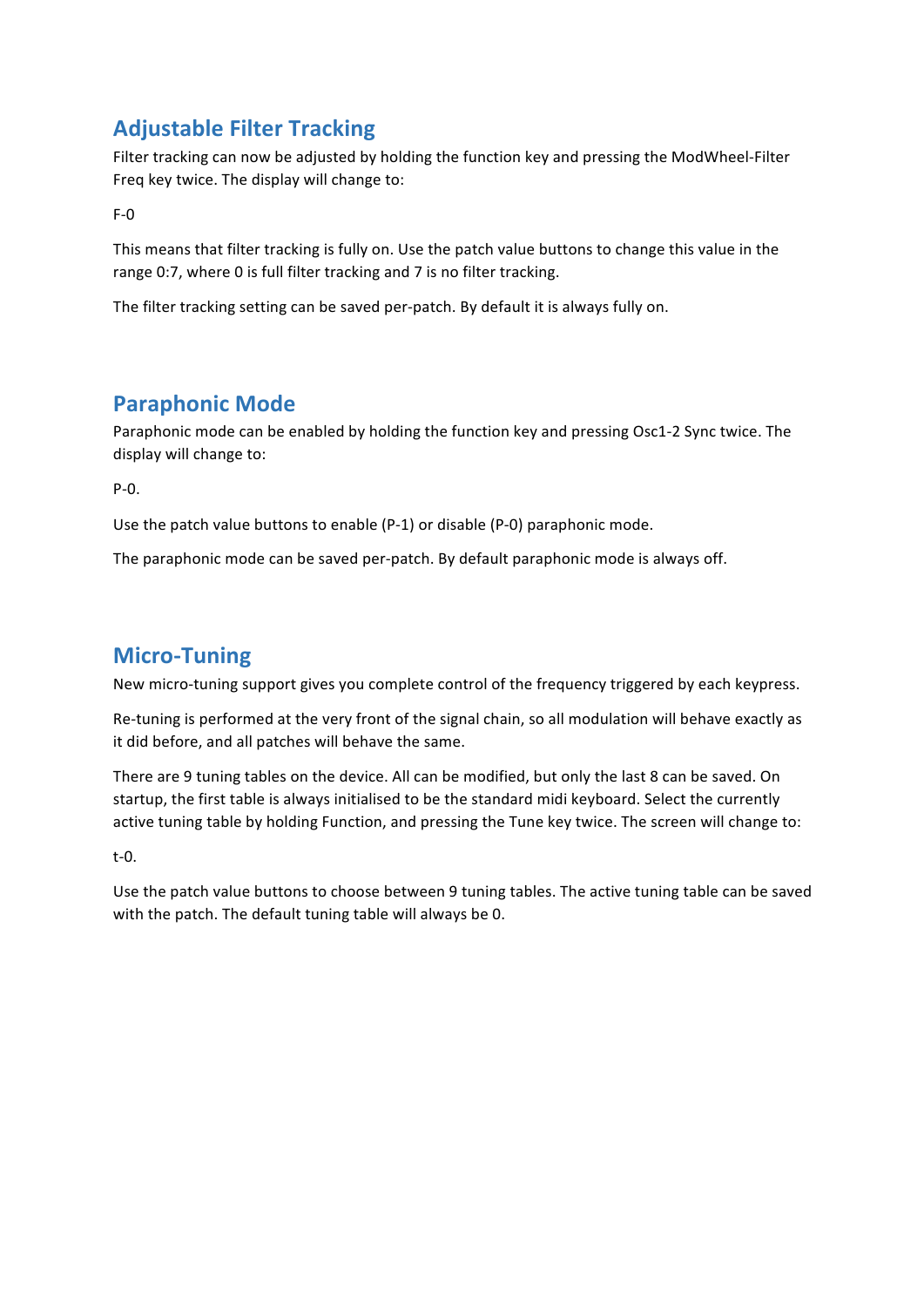## **Tuning Tables**

Included with the 2.5 firmware update are 8 tuning tables:

#### **1. Prime (5 Notes per octave)**

The prime pentatonic mode with no semitones. It uses both the "large" and "small" whole-tone (204¢ and 182¢, respectively).

9/8 5/4 3/2 5/3 2/1

#### **2. Harmonic Series (6 Notes per octave) (432Hz)**

Harmonics 6 to 12 of the harmonic series.

9/8 5/4 11/8 3/2 7/4 2/1

#### **3. Indian (22 Notes per octave)**

Traditional Indian Shruti scale.

256/243 16/15 10/9 9/8 32/27 6/5 5/4 81/64 4/3 27/20 45/32 729/512 3/2 128/81 8/5 5/3 27/16 16/9 9/5 15/8 243/128 2/1

#### **4. Ptolemy (7 Notes per octave)**

Ptolemy's Intense Diatonic Syntonon. Also known as Zarlino's scale.

9/8 5/4 4/3 3/2 5/3 15/8 2/1

#### **5. Chinese Bianzhong (12 Notes per octave)**

Pitches of Bianzhong bells (Xinyang)

104 308 624 820 1012 1144 1329 1515 1857 2039 2231 2674

#### **6. Turkish (7 Notes per octave)**

Turkish scale with 5 limit tone system, harmonic minor inverse.

16/15 5/4 4/3 3/2 5/3 16/9 2/1

#### **7.** Dan Schmidt's Slendro Pelog (7 Notes per octave) (pelog/white slendro/black)

Heptatonic Pelog on white keys, pentatonic Slendro on black keys.

#### **8. Carlos Super (12 Notes per octave)**

Wendy Carlos' super just intonation scale

17/16 9/8 6/5 5/4 4/3 11/8 3/2 13/8 5/3 7/4 15/8 2/1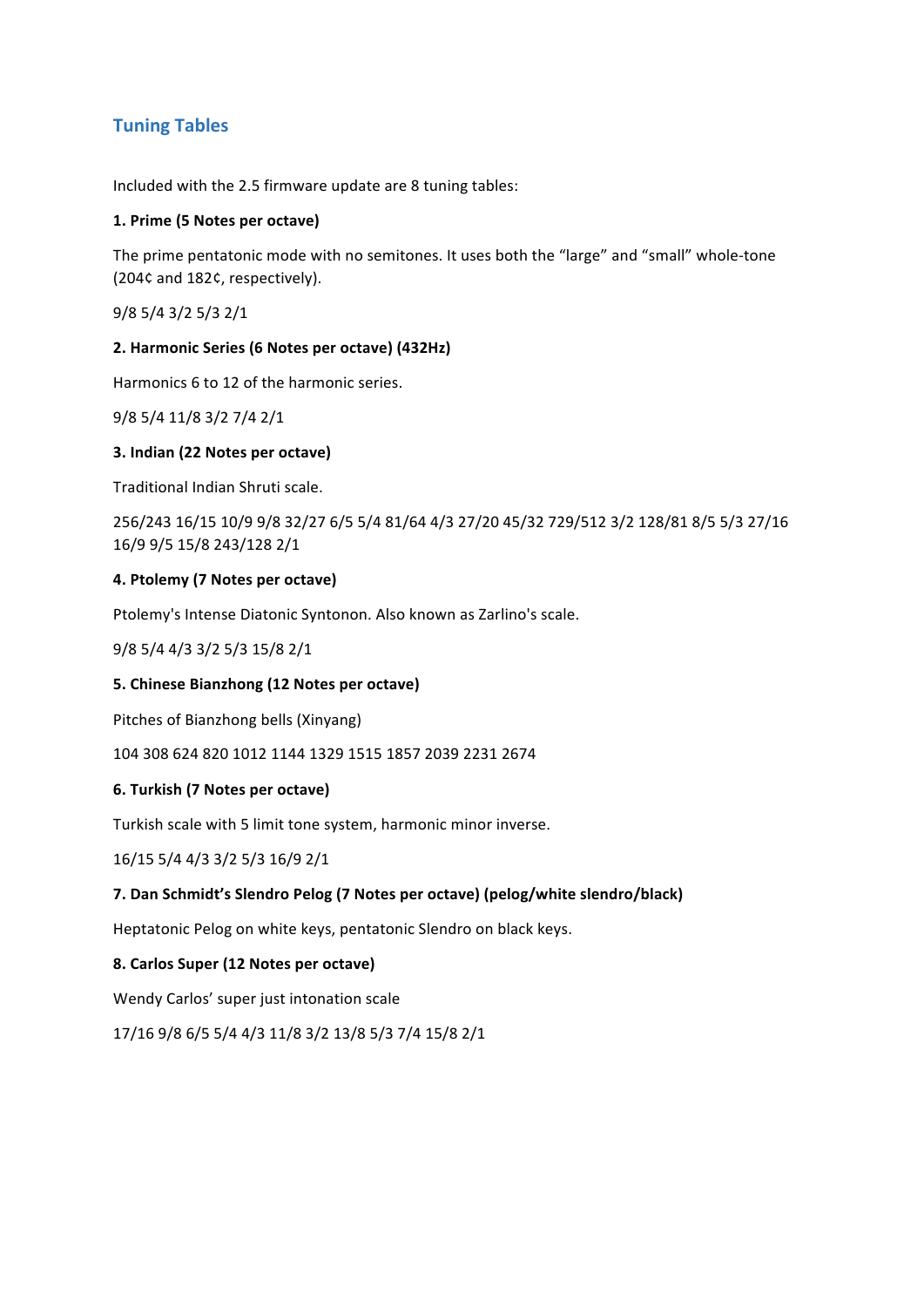Tuning tables map each of the 128 MIDI notes to different frequencies. The tables can be modified using sysex, using the real-time MIDI tuning message:

#### **F0 7F id 08 02 tt ll [kk xx yy zz] F7**

Where:

- FO  $7F =$  universal realtime SysEx header
- id = target device ID, which for us is  $0x00$ .
- $08 = sub-id #1$  (MIDI tuning standard)
- $\bullet$  02 = sub-id #2 (note change)
- $tt = tuning program number from 0 to 127$
- $\parallel$  = number of notes to be changed (sets of [kk xx yy zz])
- [kk xx yy zz] = MIDI note number, followed by frequency data for note
- $F7 = end of SysEx message$

The frequency data is described by:

- $kk = MIDI$  note number
- $xx = New MIDI note number$
- $yy = detune in 100 cents / 128 steps.$
- $Zz =$  detune in 100 cents / 16384 steps.

For example, to detune A4 (note number 0x45) to B4 (note number 0x47), in the first tuning table, send:

F0 7F 00 08 02 00 01 45 47 00 00 F7

To shift the note A4 sharp by 50 cents, in the second tuning table, send:

F0 7F 00 08 02 01 01 45 45 40 00 F7

When notes are retuned, the effect is immediate, so holding a note and changing the tuning will result in an audible change in pitch.

Multiple tunings can be sent in a single message by changing the entry for the number of notes to be changed. For example, to shift A4 to B4 and B4 to C5 send:

F0 7F 00 08 02 00 02 45 47 00 00 47 48 00 00 F7

It should be possible to play Scala tuning dumps to your BSII.

**Don't forget to save your tuning tables.** Do this by pressing save when you're on the tuning tableselect page (function + Tune twice). Otherwise any modifications made to the tables will be lost.

An absolute lower limit on our tuning accuracy is a semitone/256. This means only the top bit of the detune in 16384 steps value will be observed. In practical terms we can achieve sub-cent accuracy.

#### **Tuning Morphing**

It's possible to morph in real-time between different tuning tables. Hold function and press the Tune key twice. This parameter screen will not time out, to allow it to be used for performance reasons.

Turn up the glide time, hold some notes (try paraphonic mode) and switch between the tuning tables to hear the effect of morphing between tunings.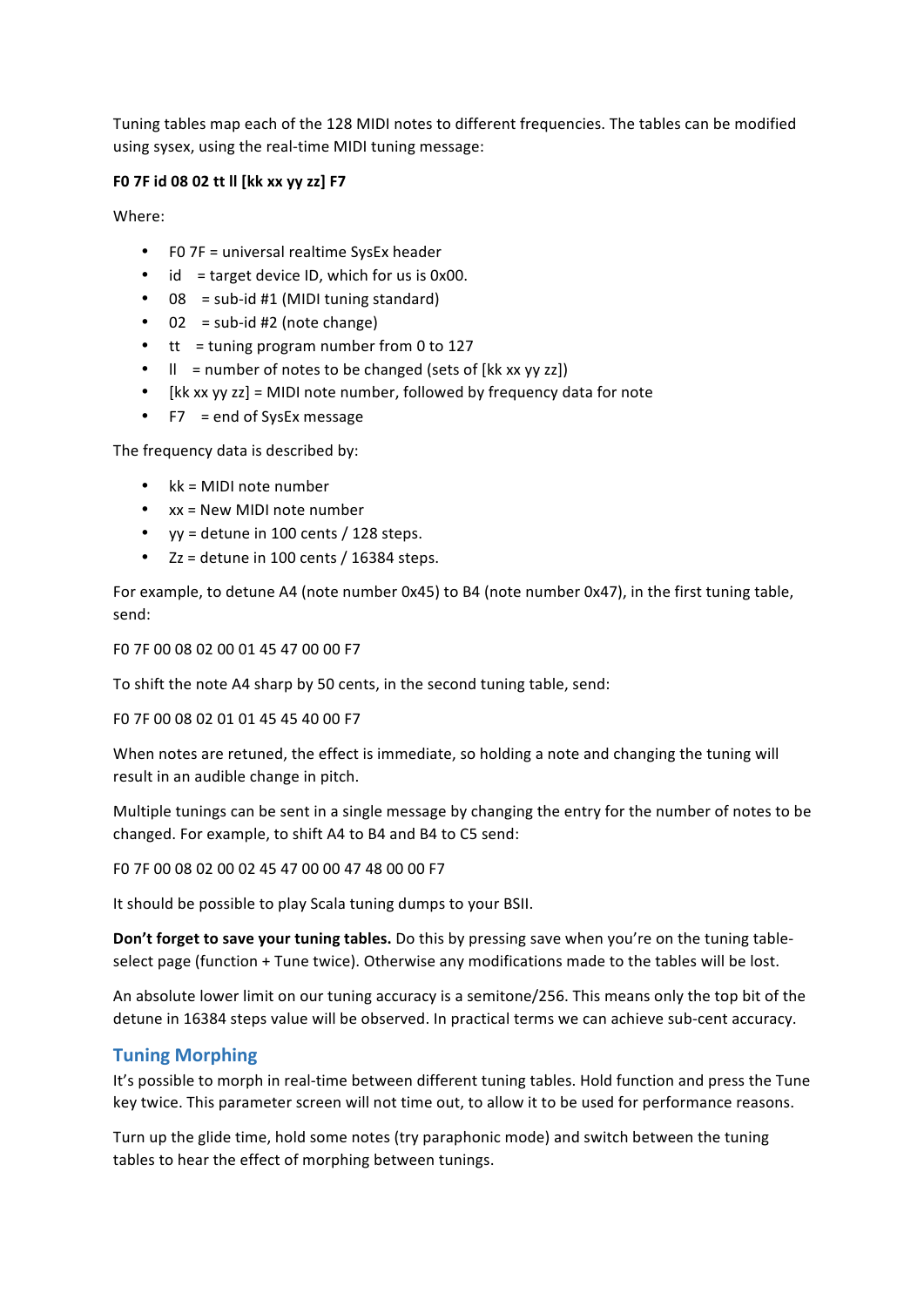### **Table Selection**

It's possible to select the current tuning table using the MIDI tuning program change RPN.

To do this send:

B0 64 03 65 00 06 tt 64 7F 65 7F

where: B0 64 03 65 00 : select the MIDI tuning program change RPN 06 tt : select the tuning table number, where tt is  $[0:9]$  for us. Rest of the message disables the RPN controller selection.

### **Table Save**

The tuning tables can be saved using a single sysex message:

F0 00 20 29 00 33 00 48 F7

## **Envelope Retriggering**

It's now possible to configure both your mod and/or amplitude envelopes to retrigger once the decay stage has ended. This can be turned on and off by holding the Function key and pressing the Velocity-AmpEnv (for amplitude envelope looping) or Velocity-ModEnv (for modulation envelope looping) keys twice. The screen will change to:

r-0

Use the patch value keys to switch between r-1 (envelope retriggers) or r-0 (envelope does not retrigger). The settings can be stored in the patch. The default value is always to not retrigger.

## **Greeting Message**

BSII can now support a custom message display at startup. This can be easily configured in Components, or sent to the unit over sysex using the message:

F0 00 20 29 (novation preamble)

00 33 (bass station II -specific)

00 (message protocol version)

47 (message type = greeting message)

01 (splash screen enabled or disabled)

[numbers corresponding to ascii characters]

F7

For example, to change the message to "turn it up", send:

F0 00 20 29 00 33 00 47 01 74 75 72 6e 20 49 74 20 75 50 F7